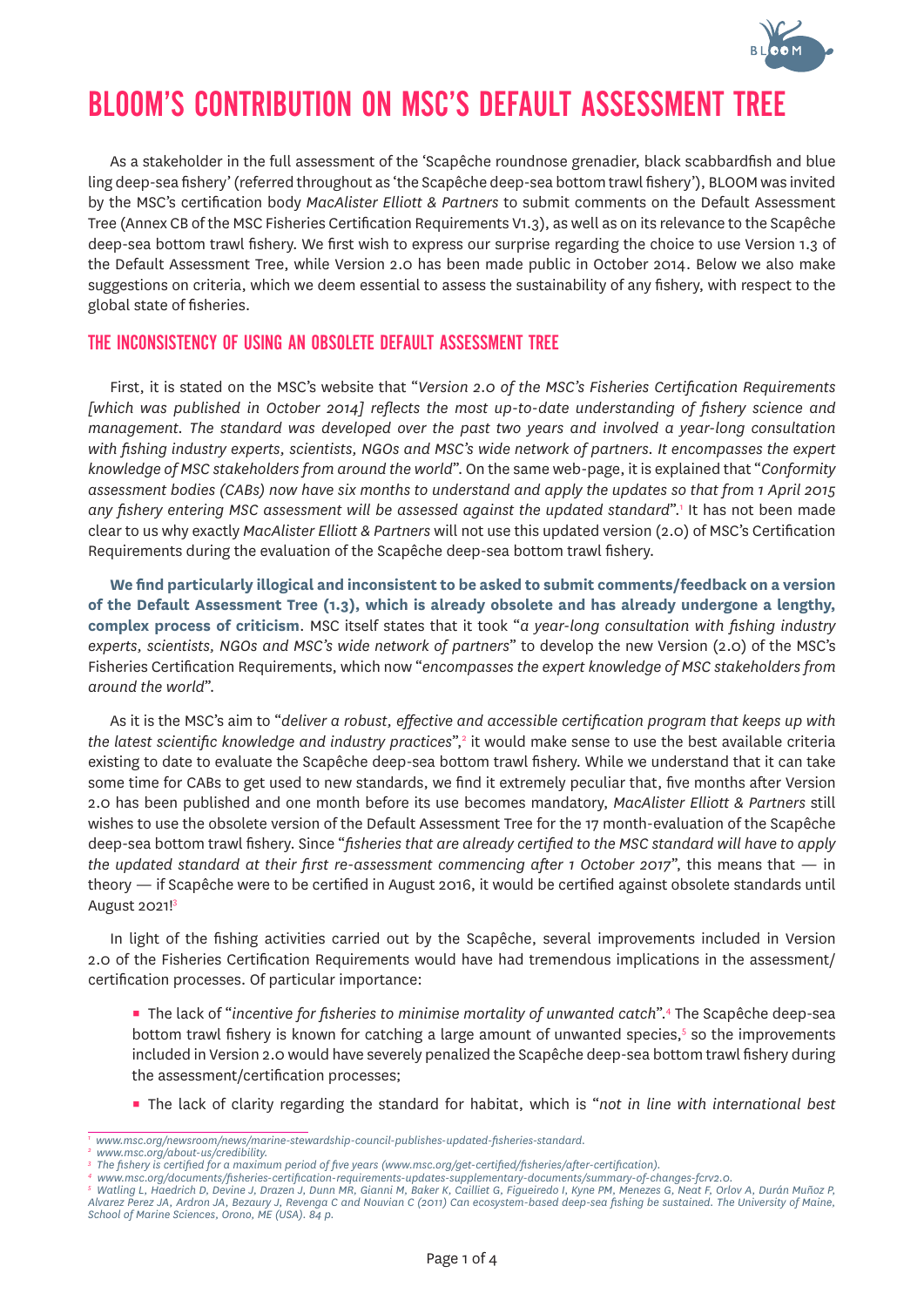

practice". Here again, the Scapêche is known for having tremendous impacts on deep-sea habitats,<sup>6</sup> as it is trawling in areas where multimillenary corals and centenary sponges live.

We therefore strongly press *MacAlister Elliott & Partners* to change the standards you are planning to use in the evaluation of the Scapêche deep-sea bottom trawl fishery to the only legitimate certification standards as of now, i.e., Version 2.0.

# SUGGESTED CRITERIA TO ASSESS THE SUSTAINABILITY OF ANY FISHERY

In this second part of our input, we have complied with your requirements and made comments on the Version 1.3's Default Assessment Tree of the MSC standards, despite the fact that we consider this production of input from us as a complete waste of time and money, just like the very assessment of the highly controversial Scapêche deep-sea bottom trawl fishery.

The Scapêche deep-sea bottom trawl fishery (and deep-sea bottom trawl fisheries in general) have such a high impact on ecosystems that it seems absolutely impossible to us that it passes the threshold of certification, even against the weakest standards of sustainability and environmental impacts. In our aim to fully participate in the evaluation process though, we listed below a few criteria, which we believe are lacking from the Default Assessment Tree. The addition of these criteria would prevent high impact, unsustainable fisheries to even access the assessment/certification processes. This would, in turn, save all stakeholders' precious resources and eventually, credibility.

## INCLUDE DEEP-SEA BOTTOM TRAWLING AS A 'DESTRUCTIVE FISHING GEAR' IN THE MSC STANDARD, ON PAR WITH FISHERIES USING EXPLOSIVES AND POISON.

► Chuenpagdee et al.<sup>7</sup> polled fishing professionals including fishermen, managers, conservationists, and scientists for their assessment of the ecological impact of ten major fishing gears used in US waters. These professionals agreed across all sectors that **bottom trawling was the most damaging fishing method**.

► In 2010, other researchers compared the footprints of several human activities on the deep sea-floor of the North Atlantic's OSPAR area, including waste disposal, telecommunication cables, the hydrocarbon industry, marine research activities, and bottom trawling. They found that the impact of bottom trawling was extremely high and was **orders of magnitude greater than that of all other activities**. 8

► In 2014, another group of researchers published a study that estimated that **one deep-sea bottom trawl had the same impact as 296 to 1,719 longlines**. 9

► Finally, BLOOM has assessed the scientific literature addressing impacts by deep-sea bottom trawl gear on habitats, animal communities and community structures and found that **over 70 scientific publications had demonstrated the negative impacts of this particular fishing gear on the marine environment and fauna**. 10

As per the definition of what deep-sea bottom trawl fisheries are, we suggest using the 600-meter limit. This would be consistent with the gillnet ban below 600 metres already in place in Europe and the Northeast Atlantic<sup>11</sup> and amendments 135, 137 and 138 debated at the European Parliament in December 2013.<sup>12</sup>

*<sup>6</sup> Ibid. Watling* et al. *(2011). <sup>7</sup> Chuenpagdee R, Morgan L, Maxwell S, Norse E and Pauly D (2003) Shifting gears: assessing collateral impacts of fishing methods in US waters. Frontiers in Ecology and the Environment 10(1): 517-524.*

*<sup>8</sup> Benn A, Weaver P, Billet D, van den Hove S, Murdock A, Doneghan G and Le Bas T (2010) Human activities on the deep seafloor in the North East Atlantic: an assessment of spatial extent. PLoS ONE 5(9): 15.*

*<sup>9</sup> Pham C, Diogo H, Menezes G, Porteiro F, Braga-Henriques A, Vandeperre F and Morato T (2014) Deep-water longline fishing has reduced impact on Vulnerable Marine Ecosystems. Scientific Reports 4: 6.*

n Buropean Union (2005) Council Regulation (EC) No 1568/2005 of 20 September 2005 amending Regulation (EC) No 850/98 as regards the *protection of deep-water coral reefs from the effects of fishing in certain areas of the Atlantic Ocean. Official Journal L 252: 2-3.*

*Amended by: European Union (2009) Council Regulation (EC) No 43/2009 of January 2009 fixing for 2009 the fishing opportunities and associated conditions for certain fish stocks and groups of fish stocks, applicable in Community waters and, for Community vessels, in waters where catch limitations* 

<sup>&</sup>lt;sup>12</sup> The Parliament narrowly rejected (by 342 to 326) the Commission's proposal to phase-out bottom trawling for deep-sea species in favour of a weak *'compromise' negotiated in the Parliament's Fisheries Committee. This was despite the Environment Committee overwhelmingly supporting stronger measures, including a phase-out of bottom trawling below a depth of 200 metres and backing by several parliamentary groups for an amendment that would have required a phase-out of bottom trawling below 600 metres. This outcome was also contrary to the recommendations of more than 300 international scientists, who in September 2013 had formally called on EU policymakers to support the phase-out of bottom trawling. In the days immediately following the Parliament vote, 20 MEPs registered a correction to their votes. Although this does not change the official outcome, had they recorded their votes correctly, the phase-out would have been adopted.*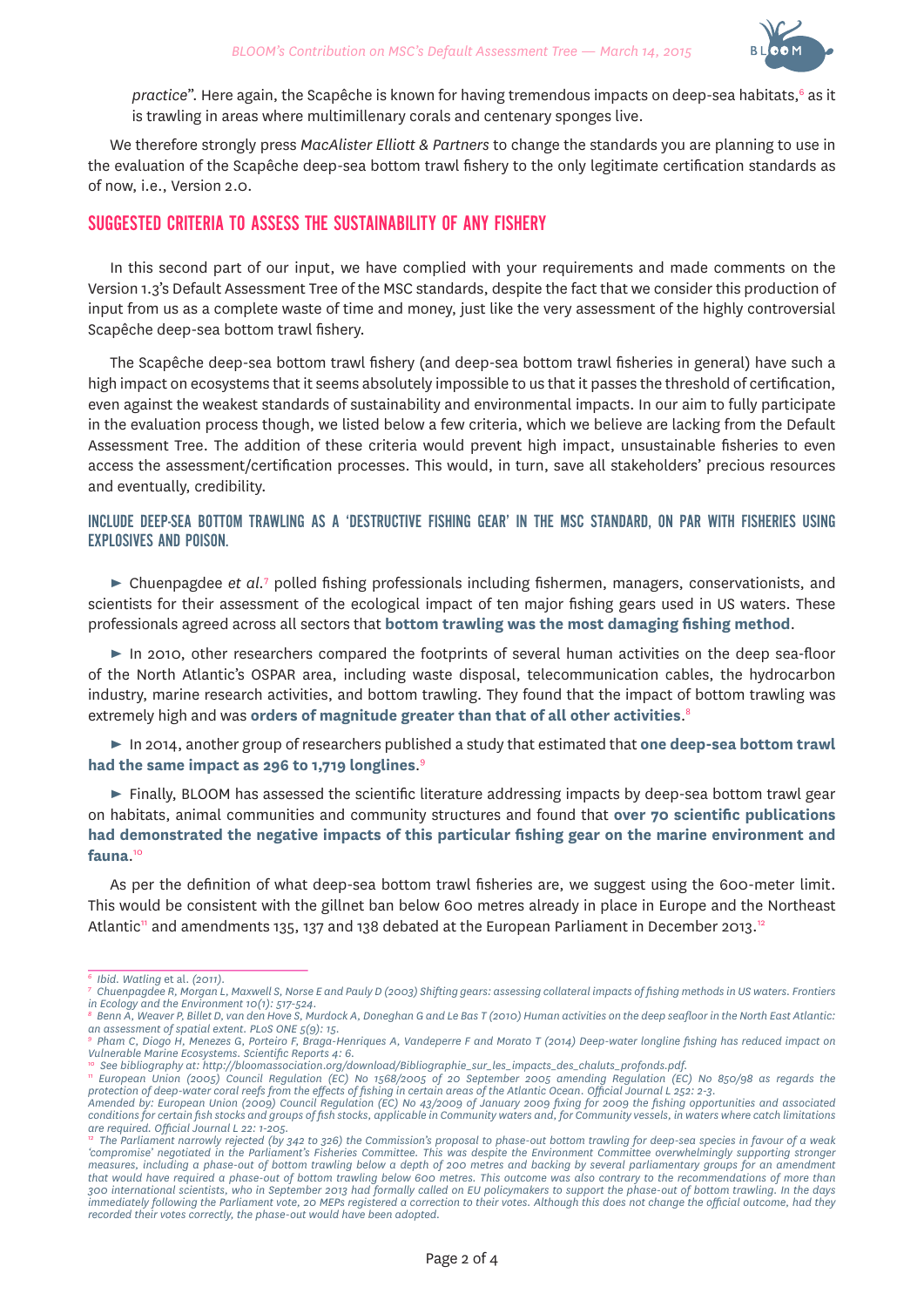

#### **We recommend that all deep-sea bottom trawl fisheries are treated by the MSC and CABs as dynamite and poison fishing, i.e., that they not be entitled to access the assessment/certification processes**.

ALL BOTTOM TRAWL FISHERIES CONDUCTED BETWEEN 200 AND 600 METRES SHOULD LEAD TO A DEFAULT REFUSAL BY THE MSC TO ACCESS THE MSC ASSESSMENT/CERTIFICATION PROCESSES, UNLESS THEY UNDERGO A MANDATORY, FULLY TRANSPARENT PRE-ASSESSMENT PROCESS DURING WHICH THEY ARE ABLE TO DEMONSTRATE SUSTAINABLE MANAGEMENT AND ABSENCE OF SIGNIFICANT ADVERSE IMPACTS ON MARINE HABITATS, INCLUDING THROUGH THE MANDATORY PRODUCTION OF PRIOR IMPACT ASSESSMENTS.

All bottom trawl fisheries, as Chuenpagdee *et al.* emphasised,13 are highly destructive. We therefore suggest defining destructive trawl fisheries as those occurring below 200 metres14 and reversing the burden of proof for their management. This would mean that all bottom trawl fisheries should comply with the conduction of systematic impact assessments prior to fishing and that the identification of vulnerable marine ecosystems should be in place, along with protection measures. Unless these measures are in place (on top of having demonstrated sustainable management of the targeted and unwanted — bycatch — species), **bottom trawl fisheries conducted between 200 and 600 metres should not be able to access the assessment/ certification processes**. Such MSC standards would be consistent with the implementation requirements of the United Nations' General Assembly resolutions 61/105,<sup>15</sup> 64/72,<sup>16</sup> and 66/68,<sup>17</sup> as well as the Food and Agriculture Organization of the United Nations' international guidelines for the management of deep-sea fisheries in the High Seas,<sup>18</sup> the relevant provisions of Articles 5 and 6 of the 1995 United Nations' Fish Stocks Agreement,<sup>19</sup> and the Council Regulation (EC) No 734/2008.<sup>20</sup>

#### EXCLUDE HEAVILY SUBSIDIZED AND ECONOMICALLY UNVIABLE FISHERIES (I.E., ALL FISHERIES THAT WOULD BE UNABLE TO OPERATE WITHOUT SUBSIDIES) FROM CERTIFICATION

Subsidies are increasingly recognized by governments, researchers and NGOs as a major barrier to the transformation of the fishing sector to an economically viable and environmentally responsible activity, as most of them are harmful to biodiversity and encourage overfishing.21 The lengthy and vivid debate that occurred at the World Trade Organization during the 'Doha Round' clearly demonstrates that this issue is pressing (e.g., with regards to fuel subsidies<sup>22</sup>) and must be dealt with. The last article asserting these objectives dates from June 2012 (article 173) at the Rio+20 Conference when nations "*reaffirm[ed their] commitment in the Johannesburg Plan of Implementation to eliminate subsidies that contribute to illegal, unreported and unregulated fishing and overcapacity, taking into account the importance of this sector to developing countries, and […] reiterate[d their] commitment to conclude multilateral disciplines on fisheries subsidies that will give effect to the WTO Doha Development Agenda and the Hong Kong Ministerial Declaration mandates to strengthen disciplines on subsidies in the fisheries sector, including through the prohibition of certain forms of fisheries subsidies that contribute to overcapacity and overfishing*".23

<sup>&</sup>lt;sup>13</sup> Ibid. Chuenpagdee et al. (2003).<br><sup>14</sup> Ibid. European Union (2009).<br><sup>15</sup> United Nations (2007) Resolution adopted by the General Assembly on 8 December 2006—61/105. Sustainable fisheries, including through the 1995 Agreement for the Implementation of the Provisions of the United Nations Convention on the Law of the Sea of 10 December 1982 relating to the *Conservation and Management of Straddling Fish Stocks and Highly Migratory Fish Stocks, and related instruments. A/RES/61/105—Sixty-first session, United Nations, New York, NY (USA). 21 p. <sup>16</sup> United Nations (2010) Resolution adopted by the General Assembly on 4 December 2009—64/72. Sustainable fisheries, including through the* 

<sup>1995</sup> Agreement for the Implementation of the Provisions of the United Nations Convention on the Law of the Sea of 10 December 1982 relating to the *Conservation and Management of Straddling Fish Stocks and Highly Migratory Fish Stocks, and related instruments. A/RES/64/72—Sixty-fourth session, United Nations, New York, NY (USA). 26 p.*

*<sup>17</sup> United Nations (2012) Resolution adopted by the General Assembly on 6 December 2011—66/68. Sustainable fisheries, including through the*  1995 Agreement for the Implementation of the Provisions of the United Nations Convention on the Law of the Sea of 10 December 1982 relating to the *Conservation and Management of Straddling Fish Stocks and Highly Migratory Fish Stocks, and related instruments. A/RES/66/68—Sixty-sixth session, United Nations, New York, NY (USA). 30 p.*

<sup>&</sup>lt;sup>18</sup> FAO (2009) International guidelines for the management of deep-sea fisheries in the High Seas Food and Agriculture Organization of the United *Nations (FAO), Rome (Italy). xv + 73 p.*

*<sup>19</sup> United Nations (1995) Agreement for the implementation of the provisions of the United Nations Convention on the Law of the Sea of 10 December 1982 relating to the conservation and management of straddling fish stocks and highly migratory fish stocks. Conference on straddling fish stocks and highly migratory fish stocks, 6th session, July 24-August 4, 1995, United Nations, New York, NY (USA). 40 p.*

*<sup>20</sup> European Union (2008) Council Regulation (EC) No 734/2008 of 15 July 2008 on the protection of vulnerable marine ecosystems in the high seas from the adverse impacts of bottom fishing gears. Official Journal L 201: 8-13. <sup>21</sup> Sumaila UR and Pauly D (2007) All fishing nations must unite to cut subsidies. Nature 450(7172): 945-945.*

*Sumaila UR, Lam VWY, Le Manach F, Swartz W and Pauly D (2013) Global fisheries subsidies. Note IP/B/PECH/IC/2013-146, European Parliament, Directorate General for Internal Policies, Policy Department B: Structural and Cohesion Policies—Fisheries, Brussels (Belgium). 44 p.*

*<sup>22</sup> Harper S, Bevacqua D, Chudnow R, Giorgi S, Guillonneau V, Le Manach F, Sutor T and Sumaila UR (2012) Fuelling the fisheries subsidy debate: agreements, loopholes and implications. Fisheries Research 113(1): 143-146.*

*<sup>23</sup> United Nations (2012) Report of the United Nations Conference on Sustainable Development, Rio de Janeiro (Brazil), June20–22, 2012. A/CONF.216/16, United Nations, New York, NY (USA). iv + 120 p.*